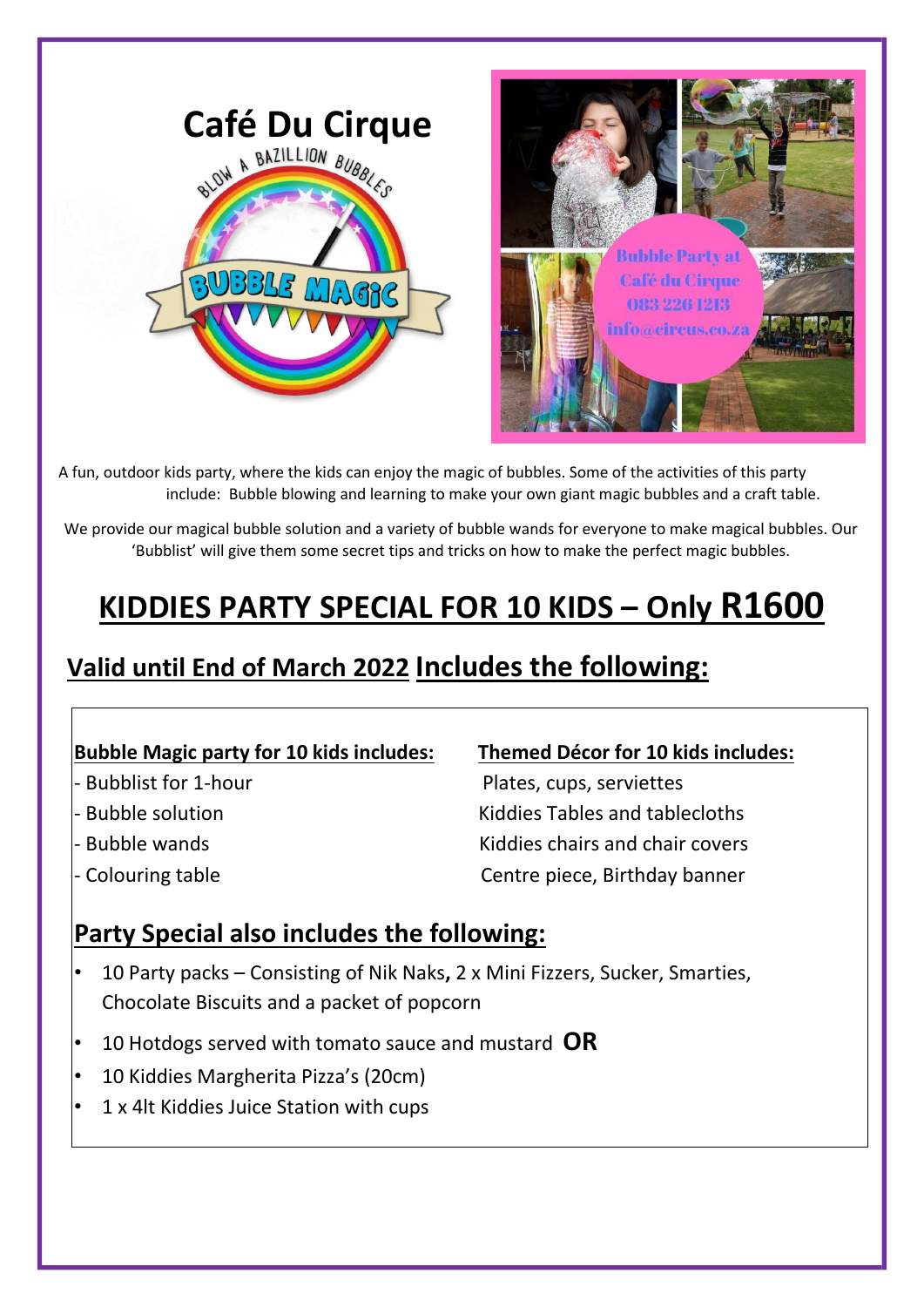| <b>Cakes</b>                                               |                              |  |
|------------------------------------------------------------|------------------------------|--|
|                                                            |                              |  |
| 3D Bubble Birthday Cake - Serves 30 guests                 | Price on request             |  |
| Rainbow Cupcakes - sold per dozen                          | R12 each                     |  |
| Bring your own cake (we supply plates, candles &<br>knife) | R50 per cake                 |  |
| <b>Helium Balloons</b>                                     | R15 each                     |  |
| <b>Additional Kids for Bubble Party</b>                    |                              |  |
| Addition kids for décor Plus Party pack                    | R160 per each child<br>extra |  |
| Hotdog OR Mini Margherita Pizza                            |                              |  |
|                                                            |                              |  |
| <b>Extra Party Packs</b>                                   |                              |  |
| Nik Naks, 2 x Mini Fizzers, Sucker,                        | R30 each                     |  |
| Smarties, Chocolate Biscuit and a popcorn                  |                              |  |
| Jumping Castle                                             | R700 for the day             |  |
| <b>Kiddies Face Painting</b>                               | R30 per child                |  |
| Pony Rides (On request Only)                               | R10 per child                |  |
| 1 Liter Bubble magic and Giant Wand Set                    | R100 each                    |  |

## **Make your bubble party extra special with these magical extras:**

| <b>Food and Drinks</b>               |              |          |
|--------------------------------------|--------------|----------|
| $\bf PIZZA$ (30cm)                   | <b>Price</b> | Quantity |
| Cheese Focaccia (Herbs & Mozzarella) | <b>R50</b>   |          |
| Margherita (Tomato & Mozzarella)     | R64          |          |
| Regina (Ham & Mushroom)              | R86          |          |
| Hawaiian (Ham & Pineapple)           | <b>R86</b>   |          |
| Bacon (Bacon & Mozzarella)           | <b>R84</b>   |          |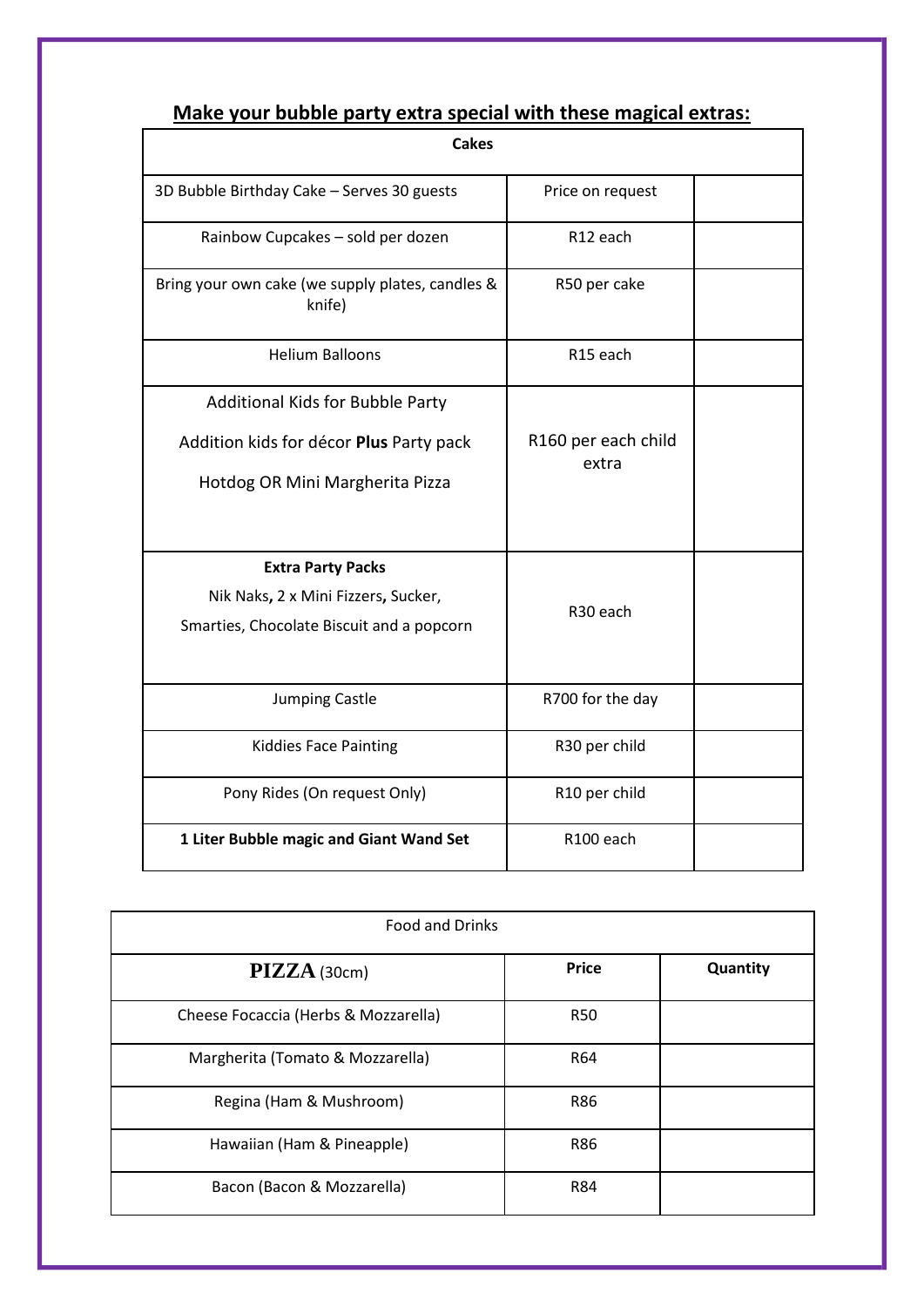| Mini Margarita Pizza (20cm)                                                                                                | <b>R30</b>                               |                                          |
|----------------------------------------------------------------------------------------------------------------------------|------------------------------------------|------------------------------------------|
| Hotdog per child                                                                                                           | R <sub>15</sub>                          |                                          |
| <b>PLATTERS:</b>                                                                                                           | (Serves 10 people)                       |                                          |
| <b>Toasted Sandwich platter</b>                                                                                            | R300                                     |                                          |
| Toasted Tramezzini platter                                                                                                 | R300                                     |                                          |
| Savoury platter - booked 3 days in advance.<br>-includes meatballs, wings, cocktail viennas,<br>sausage rolls and samoosas | R380                                     |                                          |
| Wrapp platter - assortment of 5 wrapps cut<br>into bite size pieces                                                        | R300                                     |                                          |
| <b>Combo Platter - Assortment of 3 Toasted Sandwiches,</b><br>3 Tramezzini's & 3 Wrapps                                    | R400                                     |                                          |
| Sweet Pancake platter with hot lemon sauce                                                                                 | R280                                     |                                          |
| Sweet Treat Platter - koeksisters, mini caramel tarts,<br>mini cheesecakes etc.                                            | R280                                     |                                          |
| Sweetie Platter - variety of sweets                                                                                        | R250                                     |                                          |
| Chips Platter - popcorn, chips etc.                                                                                        | R <sub>150</sub>                         |                                          |
| Own platter charge                                                                                                         | R50 each                                 |                                          |
| <b>FRESH FRUIT JUICE - per litre Orange,</b><br><b>Tropical or Apple</b>                                                   | R <sub>35</sub> each                     |                                          |
| <b>ADULT JUICE STATION</b><br>(10lt Beverage dispenser with fruit juice)                                                   | R250                                     |                                          |
| <b>KIDDIES JUICE STATION</b><br>(4lt Beverage dispenser with juice and cups)                                               | R120                                     |                                          |
| Bucket with cold drinks - Coke, sprite, Fanta, Etc.                                                                        | From R20 each                            |                                          |
| Coffee & Tea station                                                                                                       | R250 for 15 people<br>R300 for 20 people | R375 for 25 people<br>R450 for 30 people |
| Bucket with beers/ciders                                                                                                   | Dependent on<br>selection                |                                          |

**Booking is essential!** 

**Please note:**